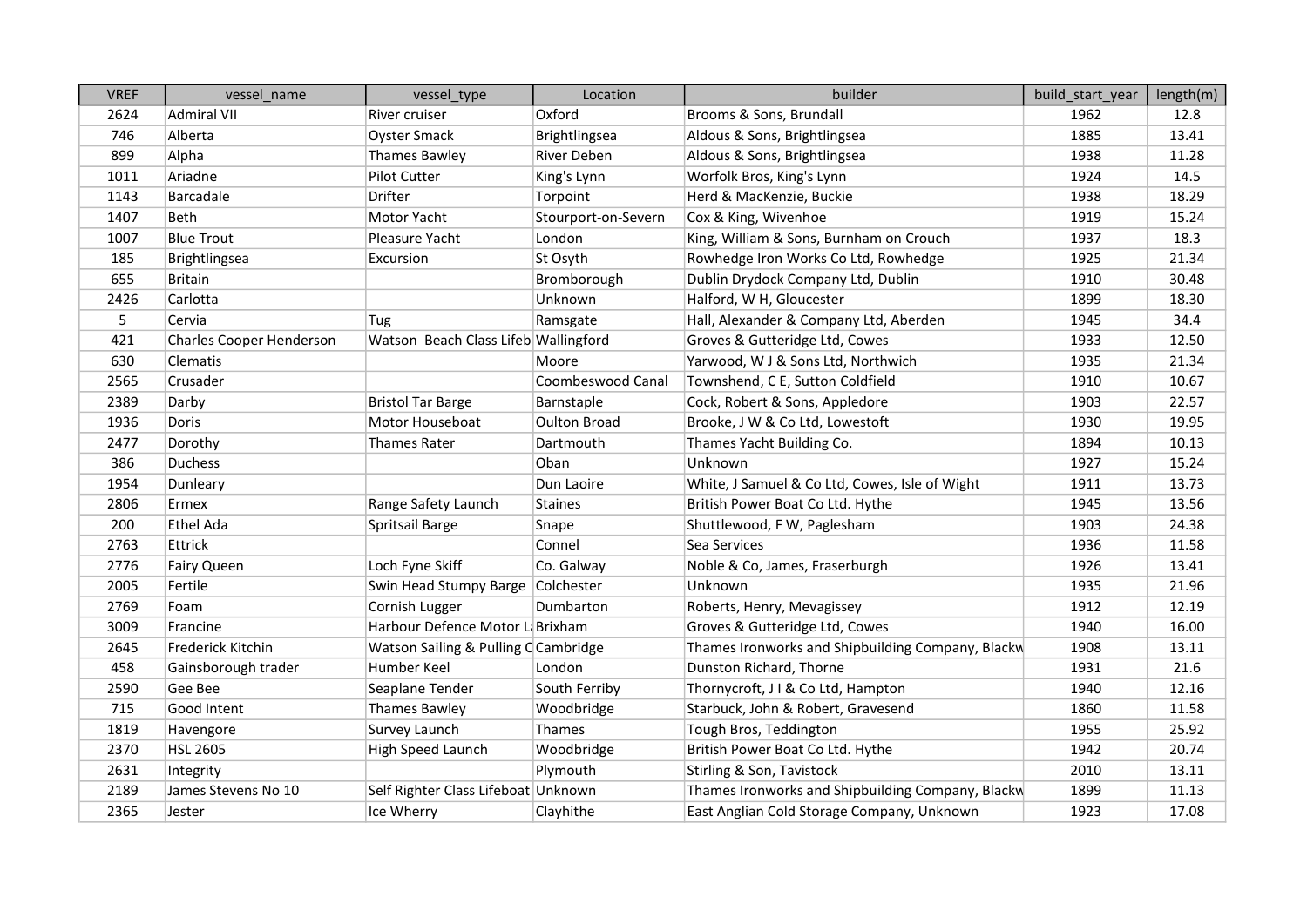| 640  | Keewaydin                                           | Smack                                  | Falmouth            | Smith. G&T, Rye                                                     | 1944 | 21.4   |
|------|-----------------------------------------------------|----------------------------------------|---------------------|---------------------------------------------------------------------|------|--------|
| 2298 | Leader                                              | Cruiser                                | Southampton         | Thornycroft, J I & Co Ltd, Woolston, Southampton                    | 1957 | 21.42  |
| 2796 | Linnet                                              |                                        | Portsmouth          | Tyrrell, John, Arklow                                               | 1945 | 15.24  |
| 2338 | Lothian Queen                                       | Ringnetter                             | <b>Fairlie Quay</b> | Weatherhead, William & Son, Cockenzie                               | 1936 | 14.79  |
| 2278 | Lynnette                                            | Monaco                                 | Millbrook           | Giles, Morgan, Teignmouth                                           | 1959 | 10.68  |
| 2346 | Manchester and Salford 29                           | Watson 46 Class Lifeboat Canvey Island |                     | White, J Samuel & Co Ltd, Cowes, Isle of Wight                      | 1943 | 14.03  |
| 3006 | Maralia                                             | Motor Yacht                            | Brigthlingsea       | Taylor & Bates, Chertsey                                            | 1927 | 13.72  |
| 1906 | Marigan                                             | Pleasure Yacht                         | Spain               |                                                                     | 1898 | 15.25  |
| 2605 | Mary Scott                                          | Lifeboat                               | Gweek               | White, J Samuel & Co Ltd, Cowes, Isle of Wight                      | 1925 | 14.4   |
| 1668 | Maudalric                                           | Motor Yacht                            | Spain               | Ponsharden Ship Yard, Falmouth                                      | 1933 | 17.07  |
| 1393 | Mermaid                                             |                                        | Falmouth            | Payne, Alfred, Northam                                              | 1860 | 12.51  |
| 1421 | Meteor                                              |                                        | Nottingham          | Harland & Wolff Ltd, Woolwich                                       | 1935 | 21.79  |
| 2772 | MFV 140 Joseph                                      | Tender                                 | Bristol             | Kris Cruises, Isleworth                                             | 1946 | 19.66  |
| 347  | Miss Jason                                          |                                        | Reading             | Unknown                                                             | 1939 | 21.95  |
| 2397 | Ocean Dawn                                          |                                        | Shoreham on Sea     | Richards Ironworks Co Ltd, Lowestoft                                | 1956 | 27.64  |
| 219  | Phoenician                                          | Spritsail Barge                        | Heybridge Basin     | Wills & Packham, Milton Creek, Sittingboune                         | 1922 | 24.38  |
| 2706 | Pilkington                                          | Prawner                                | France              | Wright, Peter                                                       | 1900 | 12.19  |
| 1935 | Pinnace 784                                         | <b>Admiralty Pinnace</b>               | Laleham             | Crampton, J T, Portsmouth                                           | 1912 | 15.56  |
| 1884 | Pioneer                                             | Humber Keel                            |                     | Stainforth & Keadby Ca Watson, J S (Gainsborough) Ltd, Gainsborough | 1910 | 17.57  |
| 1108 | Primrose                                            |                                        | Hull                | Cock, Robert & Sons, Appledore                                      | 1906 | 22.60  |
| 1655 | Prince of Light                                     | Motor Yacht                            | Newark-on-Trent     | Wood, Herbert, Potter Heigham                                       | 1934 | 12.80  |
| 287  | Queen of the Fal                                    | Excursion                              | Falmouth            | Noble & Co, James, Fraserburgh                                      | 1938 | 16.15  |
| 2709 | Richard Vernon & Mary Garfort Watson Class Lifeboat |                                        | Potishead           | White, J Samuel & Co Ltd, Cowes, Isle of Wight                      | 1956 | 14     |
| 2404 | <b>RTTL 2748</b>                                    | Vosper                                 | Plymouth            | Thornycroft, J I & Co Ltd, Woolston, Southampton                    | 1952 | 20.74  |
| 3488 | Seamew                                              | Motor Yacht                            | Plymouth            | Williams & Parkinson                                                | 1936 | 11.43  |
| 2287 | Semper Vigilo                                       | Police Launch                          | Ardrossan           | Robertson & Sons, Alex, Sandbanks                                   | 1937 | 12.30  |
| 1408 | Shahjehan                                           | Pleasure Yacht                         | <b>River Thames</b> | Wandsworth Boatyard, London                                         | 1903 | 12.25  |
| 2566 | Silver Wraith                                       | Motor Yacht                            | Woodbridge          | Bradley & Seabourne, Worcester                                      | 1946 | 13.11  |
| 661  | Speedwell                                           | <b>Essex Smack</b>                     | Chichester          | King, William & Sons, Burnham on Crouch                             | 1901 | 15.24  |
| 840  | <b>Stormy Petrel</b>                                | <b>Oyster Smack</b>                    | Unknown             | Perkins, R & C, Whitstable                                          | 1890 | 12.20  |
| 2399 | <b>Sweet Promise</b>                                | Fifie                                  | Faversham           | Weatherhead, William & Son, Cockenzie                               | 1931 | 13.00  |
| 1624 | Swn Y Mor                                           | Watson Class Lifeboat                  | <b>Glasson Dock</b> | Groves & Gutteridge Ltd, Cowes                                      | 1935 | 14.02  |
| 2877 | The Angler                                          |                                        | Windsor             | Andrews of Maidenhead                                               | 1902 | 13.72  |
| 2076 | The Floss                                           | Humber Keel                            | Goole               | Watson, J S (Gainsborough) Ltd, Gainsborough                        | 1937 | 23.18  |
| 1802 | Thornycroft Bee                                     |                                        | Sandwich            | Thornycroft, J I & Co Ltd, Woolston, Southampton                    | 1939 | 14.63  |
| 71   | <b>TID 172</b>                                      | Tug                                    | Rochester           | Scarr, Henry, Hessle                                                | 1946 | 19.825 |
|      |                                                     |                                        |                     |                                                                     |      |        |